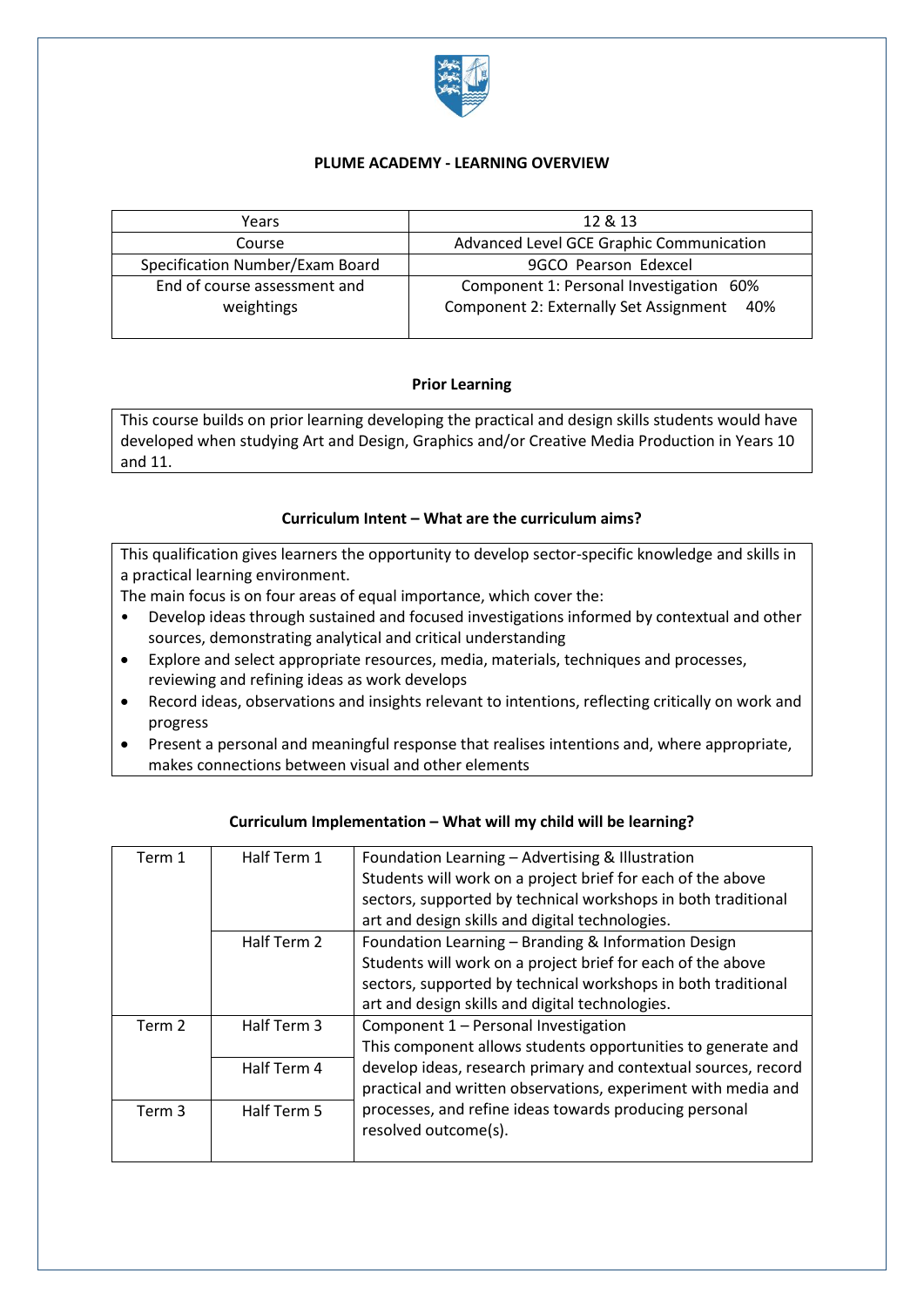

|        | Half Term 6  | Component 1 - Personal Study -this will be evidenced through   |
|--------|--------------|----------------------------------------------------------------|
|        |              | critical written communication showing contextual research     |
|        |              | and understanding in a minimum 1000 words of continuous        |
|        |              | prose, which may contain integrated images.                    |
| Term 4 | Half Term 7  | Component 1 - Personal Investigation Continued                 |
|        |              | This component allows students opportunities to generate and   |
|        |              | develop ideas, research primary and contextual sources, record |
|        | Half Term 8  | practical and written observations, experiment with media and  |
|        |              | processes, and refine ideas towards producing personal         |
|        |              | resolved outcome(s).                                           |
| Term 5 | Half Term 9  | Component 2 - Externally Set Assignment                        |
|        |              | This component allows students opportunities to generate and   |
|        |              | develop ideas, research primary and contextual sources, record |
|        | Half Term 10 | practical and written observations, experiment with media and  |
|        |              | processes, and refine ideas towards producing personal         |
|        |              | resolved outcome(s) in response to an externally set theme.    |
| Term 6 | Half Term 11 | This component incorporates two major elements: preparatory    |
|        |              | studies and the 15-hour period of sustained focus.             |
|        |              |                                                                |

## **Curriculum Impact – How will progress be assessed as I learn?**

Students will complete and submit digital portfolios for each of the foundation units which will assessed formatively and summatively, with Close The Gap opportunities. Students will receive continual verbal feedback on class work and throughout Component 1 will be formally assessed against exam criteria, half termly, to provide them with clear guidance on how to continue to improve their attainment.

As this is a two-year linear course, all summative assessment will take place in Year 13. Both Components are internally assessed and externally verified.

| <b>Useful study resources</b>                                                                                                                                                                                                                                                                                                                                                                                                                                                                                                                                                                                                                                                                                        | If a student is really passionate about this<br>subject                                                                                                                                                                                                                                                                                                                                                                                                                  |
|----------------------------------------------------------------------------------------------------------------------------------------------------------------------------------------------------------------------------------------------------------------------------------------------------------------------------------------------------------------------------------------------------------------------------------------------------------------------------------------------------------------------------------------------------------------------------------------------------------------------------------------------------------------------------------------------------------------------|--------------------------------------------------------------------------------------------------------------------------------------------------------------------------------------------------------------------------------------------------------------------------------------------------------------------------------------------------------------------------------------------------------------------------------------------------------------------------|
| Apps such as Adobe Lightroom, Photoshop<br>express and Photopea are all free and are<br>useful in enabling students to create digital<br>Art products outside of the classroom.<br>Magazines (online versions available) such as<br>Creative Review, Eye, and Novum are<br>excellent for providing useful contextual<br>references.<br>It will benefit students to have access to Art<br>and Design materials at home. Specificity will<br>be determined once students have completed<br>the foundation term and are clear about<br>which subsector they want to pursue.<br>Students will need to purchase or make their<br>sketchbooks to work in as well as a physical<br>portfolio for presenting final outcomes. | Students must collect contextual reference and<br>inspirational material. They should dedicate a<br>Pinterest board to Graphic Design, Advertising<br>images, Magazine Covers and Layouts as well<br>Photography work that they find interesting.<br>Alternatively, they could keep a reference<br>scrapbook.<br>Visit Museums and Galleries including The<br>Design Museum, Tate Modern, V & A, London<br>Transport museum, Museum of Childhood,<br>Geffrye Museum etc. |

## **Super-Curricular Opportunities – Support and Extending Learning**